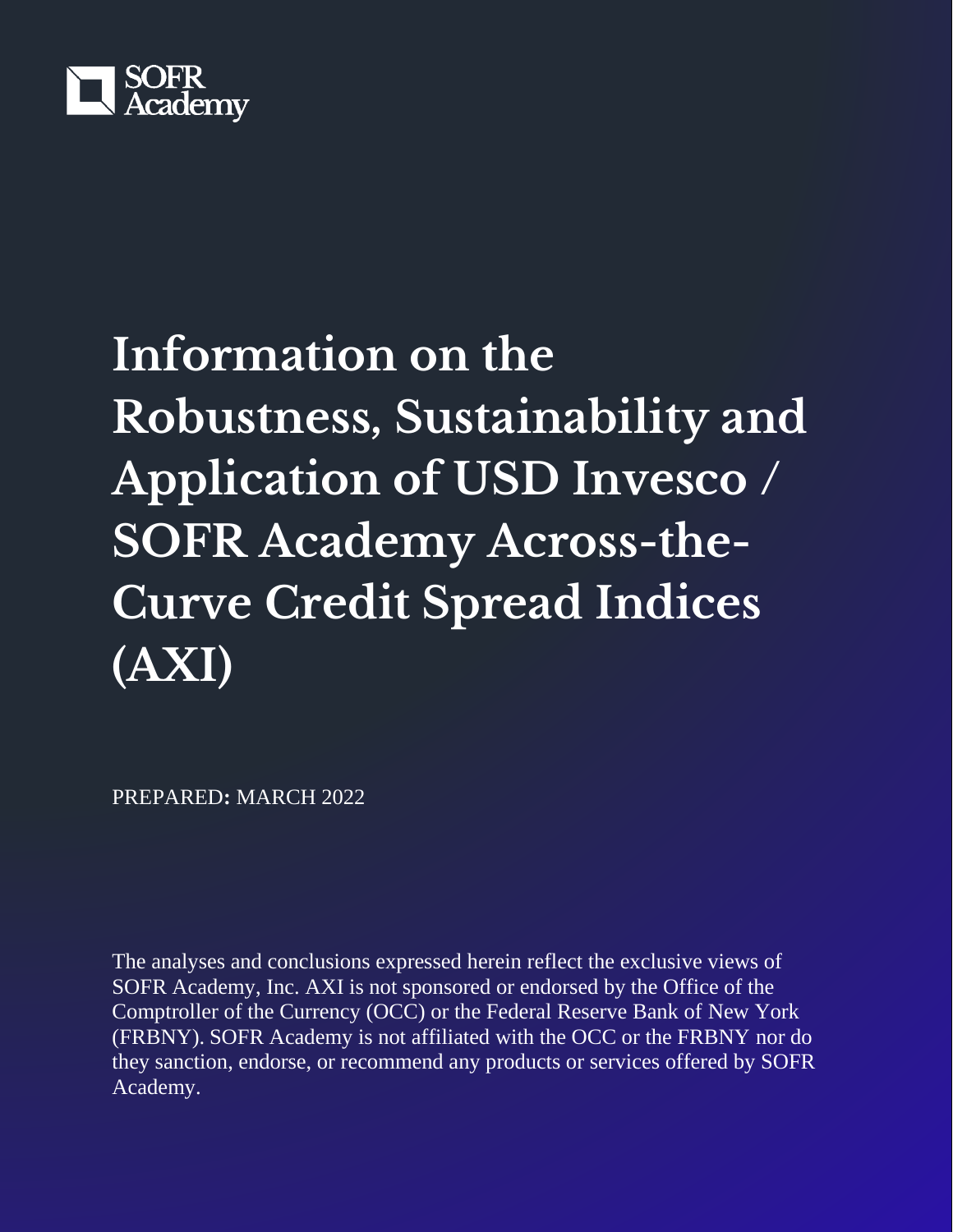## **Information on the Robustness, Sustainability and Application of the USD Invesco / SOFR Academy Across-the-Curve Credit Spread Index (AXI)**

About AXI: In the event, that banks choose to include a variable bank credit spread component to their floating-rate loan terms in order to hedge changes in their funding costs, AXI is a representative and robustly determined credit spread index, which depends on a broad set of debt issuances with maturities ranging from short term to multiple years [\(Berndt, Duffie, Zhu, 2020\).](https://papers.ssrn.com/sol3/papers.cfm?abstract_id=3662770) AXI is a robustly defined, forward looking credit spread that automatically adapts to changes in bank funding compositions and can be used in conjunction with SOFR. AXI was first introduced to the private and public sector at the Credit Sensitivity Group (CSG) workshops hosted by the FRBNY. The CSG workshops "explored methodologies to develop a robust lending framework that considers a credit sensitive rate/spread that could be added to the SOFR". The CSG workshops were separate from and supportive of the work of the Alternative Reference Rates Committee (ARRC), which is a group of private-market participants convened by the Federal Reserve Board of Governors and the FRBNY to help ensure a successful transition from U.S. dollar (USD) LIBOR to its recommended alternative, SOFR. SOFR plus a robustly defined across-the-curve credit spread index is referred to as SOFRx in loan and derivatives documentation. AXI can be used in conjunction with any form of SOFR. Further information about AXI including education materials is available at [SOFR.org/AXI](https://sofracademy.com/axi/)

**Acknowledgement:** SOFR Academy is grateful to the team of leading academics that authored the paper<sup>1</sup> in which the Across-the-Curve Credit Spread Index  $(AXI)^{TM}$  and the Financial Conditions Credit Spread Index  $(FXI)^{TM}$  were conceived. Antie Berndt is a Professor of Finance at the College of Business and Economics, Australian National University. Darrell Duffie<sup>2</sup> is the Adams Distinguished Professor of Management and a Professor of Finance at the Graduate School of Business, Stanford University, as well as a research fellow of the National Bureau of Economic Research. Yichao Zhu is a Senior Lecturer in finance at the College of Business and Economics, Australian National University. Professor Duffie chaired a Market Participants Group on Reforming Interest Rate Benchmarks (or the Market Participants Group on Reference Rate Reform). The group was established by the Financial Stability Board (Market Participants [Group \(2014\)\)](https://www.fsb.org/2014/07/r_140722b/).

**AXI's Administrator:** Invesco Indexing LLC as the index provider of the Invesco / SOFR Academy Across-the-Curve Credit Spread Index (AXI). Invesco Indexing is an independent index provider owned by Invesco Ltd. (NYSE: IVZ). Invesco Indexing is a recognized benchmark administrator with over 180 as et December 31, 2021. To request AXI licensing documentation please email [IndexSupport@Invesco.com](mailto:IndexSupport@Invesco.com).

**A message from the CME Group**: Any prospective user of AXI that would intend to also use CME Term SOFR in developing an interest rate for Cash Market Financial Products or OTC Derivative Products would require a license with CME Group for use of CME Term SOFR.

<sup>&</sup>lt;sup>1</sup> Berndt, Antje and Duffie, James Darrell and Zhu, Yichao, Across-the-Curve Credit Spread Indices (July 23, 2020). Stanford University Graduate School of Business Research Paper No. 3884, Available at SSRN: <https://ssrn.com/abstract=3662770> o[r http://dx.doi.org/10.2139/ssrn.3662770](http://dx.doi.org/10.2139/ssrn.3662770)

<sup>2</sup> Professor Duffie is not involved in the operationalization of AXI.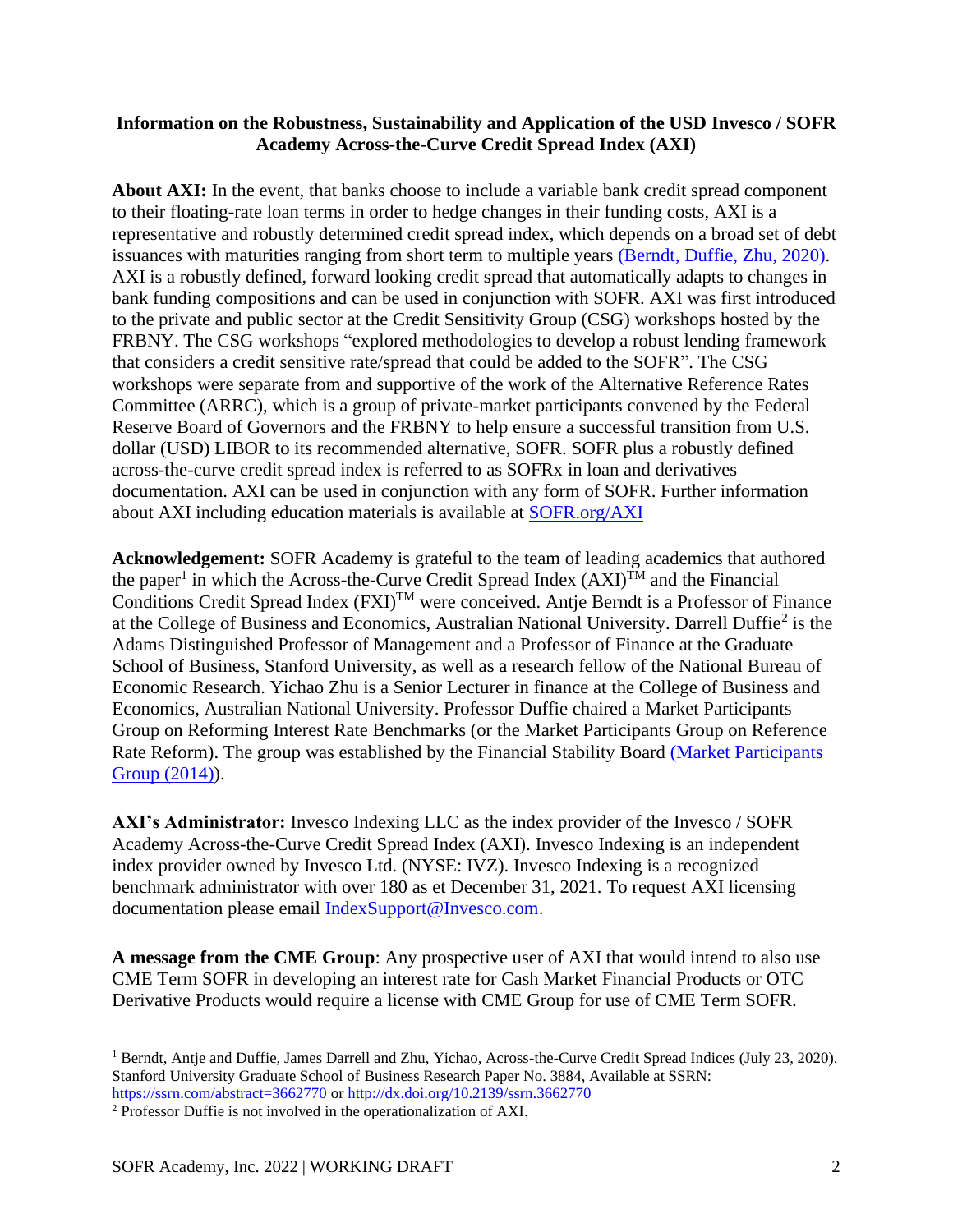**The IOSCO principles:** AXI was designed consistent with the spirit in which the internationally created and agreed Principles for Financial Benchmarks<sup>3</sup> were developed by the International Organization of Securities Commissions (IOSCO). Adopting an across-the-curve methodology ensures that the maximum number of transactions are captured within the index. Creating an index that is adaptable to future changes in bank funding composition allows for the alignment of the index with the IOSCO principles to be sustained through time. The academic architects of AXI recognized the importance of the IOSCO principles in their approach and found that a useful credit-spread index should meet the basic criteria described in Table 1.

| <b>Criteria</b>                                       | <b>Description</b>                                                                                                                                                                                                                                                                                   | <b>IOSCO Principle</b>                                                                                                                                                                                                                                                                                                                          |
|-------------------------------------------------------|------------------------------------------------------------------------------------------------------------------------------------------------------------------------------------------------------------------------------------------------------------------------------------------------------|-------------------------------------------------------------------------------------------------------------------------------------------------------------------------------------------------------------------------------------------------------------------------------------------------------------------------------------------------|
| 1. Hedging<br>effectiveness                           | Highly correlated with bank cost<br>of funds, as determined by<br>recent market credit spreads for<br>wholesale unsecured issues of<br>banks.                                                                                                                                                        | <b>Principle 6: Benchmark Design</b><br>The design of the Benchmark should seek<br>to achieve, and result in, an accurate and<br>reliable representation of the economic<br>realities of the Interest it seeks to measure<br>and eliminate factors that might result in a<br>distortion of the price, rate, index or value<br>of the Benchmark. |
| 2. Robustness                                         | Computed from a large enough<br>pool of market transactions that<br>the index can underly actively<br>traded derivatives instruments<br>used by banks and their<br>borrowing customers to hedge<br>their floating-rate exposures,<br>with minimum risk of statistical<br>corruption or manipulation. | <b>Principle 7: Data Sufficiency</b><br>The data used to construct a Benchmark<br>determination should be sufficient to<br>accurately and reliably represent the<br>Interest measured by the Benchmark.                                                                                                                                         |
| 3. Adaptable to<br>changes in<br>issuance<br>patterns | The index should maintain the<br>first two properties even as<br>banks change the maturity and<br>instrument composition of their<br>issuances in response to changes<br>in regulation and market<br>conditions.                                                                                     | <b>IOSCO Statement (September 2021)</b> <sup>4</sup><br>"Benchmark administrators should be<br>mindful that demonstrating compliance<br>with the IOSCO Principles is not a one-<br>time exercise and alternative benchmarks<br>should be IOSCO compliant at all times."                                                                         |

Table 1: Criteria of a useful credit spread index

**Approach to AXI operationalization:** In a June 21, 2021 letter [\(Burnett, 2021\)](https://sofracademy.com/wp-content/uploads/2021/06/SOFR-Academy-Letter-To-The-ARRC-Providing-An-Update-On-AXI-FXI-FINAL.pdf) to ARRC leadership, SOFR Academy committed to operationalizing AXI in a considered and measured

<sup>3</sup> <https://www.iosco.org/library/pubdocs/pdf/IOSCOPD415.pdf>

<sup>4</sup> <https://www.iosco.org/library/pubdocs/pdf/IOSCOPD683.pdf>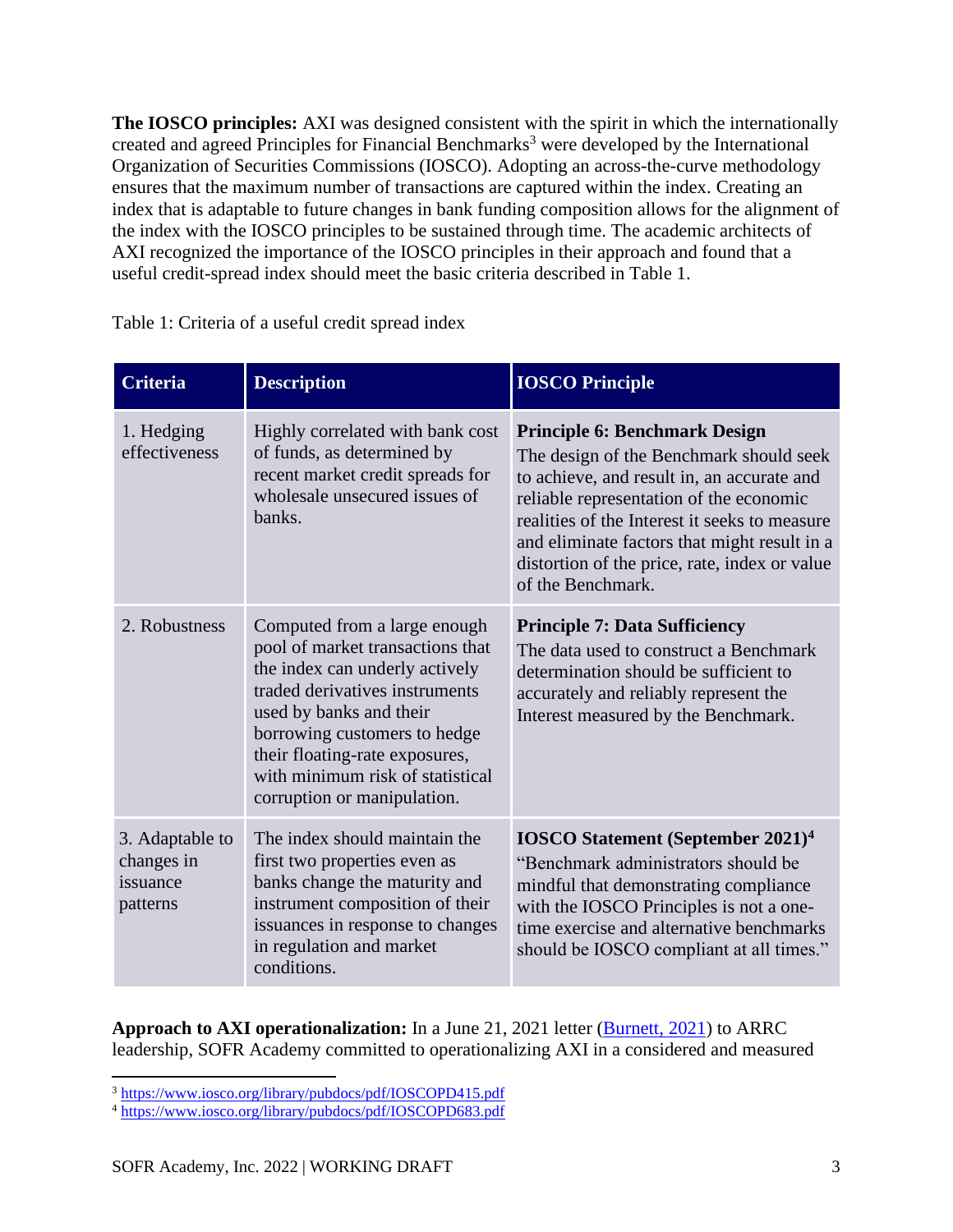way that incorporates feedback and from a wide range of stakeholders. We believe that leaders at Financial Institutions should be able to explain their financial benchmark selection to employees, regulators, counterparts, auditors, investors, and shareholders. To help market participants achieve that goal, we are pleased to provide the following information and hope it is useful for market participants. The information in Table 2 is an example only and was produced exclusively by SOFR Academy.

Table 2: Information on the Robustness, Sustainability and Application of the USD Invesco / SOFR Academy Across-the-Curve Credit Spread Index (AXI)

| <b>Objective:</b> Did Bank management plan<br>for and identify appropriate replacement<br>rates and spread adjustment<br>methodologies? Consider in your<br>assessment:                                  |                                                                                                                                                                                                                                                                                                                                                                                                                                                                                                                                                                                                                                                                                                                                                                                                                                                                                                                                                                                                                                                                                                                                                                                                                                                                                                                                 |
|----------------------------------------------------------------------------------------------------------------------------------------------------------------------------------------------------------|---------------------------------------------------------------------------------------------------------------------------------------------------------------------------------------------------------------------------------------------------------------------------------------------------------------------------------------------------------------------------------------------------------------------------------------------------------------------------------------------------------------------------------------------------------------------------------------------------------------------------------------------------------------------------------------------------------------------------------------------------------------------------------------------------------------------------------------------------------------------------------------------------------------------------------------------------------------------------------------------------------------------------------------------------------------------------------------------------------------------------------------------------------------------------------------------------------------------------------------------------------------------------------------------------------------------------------|
| 1. Has management developed<br>appropriate strategies to identify<br>replacement rates and spread<br>adjustments and modify new and<br>existing contracts, as necessary?<br>Consider in your assessment: | SOFR Academy supports SOFR. We also support<br>Across-the-Curve Credit Spread Indices (AXI). Both<br>SOFR and AXI are well-designed and grounded in<br>market transactions.<br>In the event, that banks choose to include a variable<br>bank credit spread component to their floating-rate<br>loan terms in order to hedge changes in their funding<br>costs, AXI is a representative and robustly<br>determined credit spread index, which depends on a<br>broad set of debt issuances with maturities ranging<br>from short term to multiple years (Berndt, Duffie,<br>Zhu, 2020).<br>AXI is being operationalized as robustly defined,<br>forward-looking spread add-ons to SOFR. Neither<br>AXI nor FXI will be made available as all-in<br>standalone credit sensitive rates. SOFR Academy<br>does not wish to create a path for banks to<br>circumvent SOFR. SOFR plus a robustly defined<br>across-the-curve credit spread index is referred to as<br>SOFR <sub>x</sub> in loan documentation.<br>The primary goal of operationalizing AXI and FXI<br>is to help facilitate the smooth transition away from<br>USD LIBOR in the U.S. lending markets. This<br>approach is consistent with the original intent of the<br>New York Federal Reserve Credit Sensitivity Group<br>Workshops which "explored methodologies to |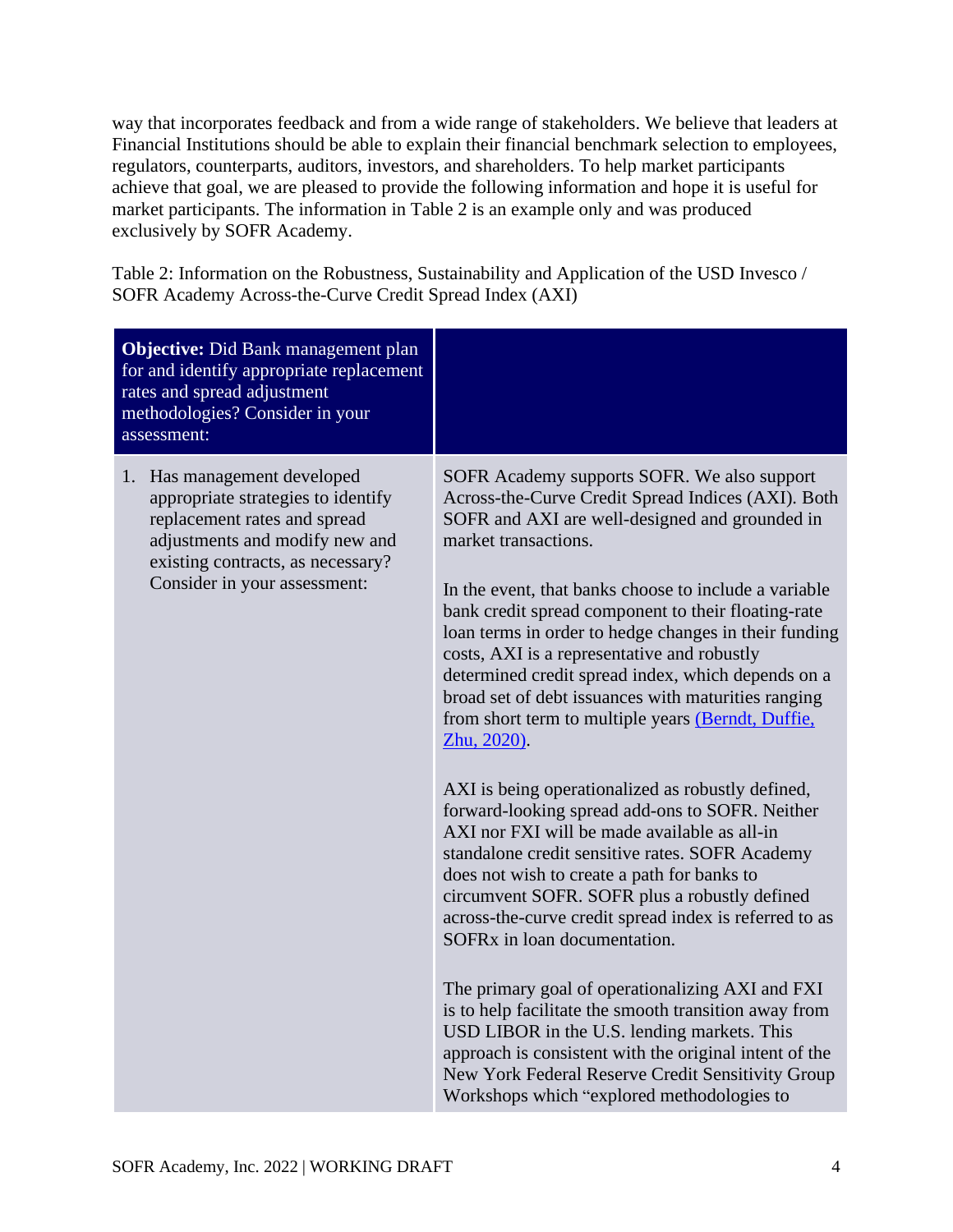|                                                                                                                                                                                                                                        | develop a robust lending framework that considers a<br>credit sensitive rate/spread that could be added to<br>the Secured Overnight Financing Rate (SOFR)."<br>(FRBNY, 2020).                                                                                                                                                                                                                                                                                                                                                                                                                                                                                                                                                                                                            |
|----------------------------------------------------------------------------------------------------------------------------------------------------------------------------------------------------------------------------------------|------------------------------------------------------------------------------------------------------------------------------------------------------------------------------------------------------------------------------------------------------------------------------------------------------------------------------------------------------------------------------------------------------------------------------------------------------------------------------------------------------------------------------------------------------------------------------------------------------------------------------------------------------------------------------------------------------------------------------------------------------------------------------------------|
| Have strategies addressed<br>a.<br>replacement rate availability,<br>suitability, and appropriateness?                                                                                                                                 | AXI will be published by benchmark administrator<br>Invesco Indexing LLC and made available in a<br>similar way that other major indices are. AXI will be<br>published on the Administrators website, on SOFR<br>Academy's website (SOFR.org) and AXI will also<br>be available through standard market data<br>redistributor platforms, via AXI administrator's<br>standard Application Programming Interface (API)<br>and File Transfer Protocol (FTP). AXI licensing will<br>be made available at reasonable commercial cost.<br>The robustness and sustainability of the AXI<br>indices, plus their usage of SOFR in any of its<br>variants (Term, simple, etc.), make them suitable<br>and appropriate for a variety of situations and non-<br>retail customers in lending markets. |
| b. Have strategies addressed<br>uncertainty of alternative rates<br>market liquidity and availability<br>and management's strategies to<br>mitigate the risks associated<br>with illiquid or unavailable<br>alternative rates markets? | The Financial Conditions Credit Spread Index (FXI)<br>is constructed using the same methodology as AXI<br>but expanding the scope to include all financials and<br>corporate bonds. FXI scales up the dollar transaction<br>volume of covered transactions over the period by<br>approximately 500%. FXI is essentially the most<br>robust credit sensitive spread that is possible to<br>construct. AXI and FXI are highly correlated,<br>especially over the past few years (Berndt, Duffie,<br>Zhu, 2020).<br>"Fallback language" refers to the legal provisions in<br>a contract that apply if the underlying reference rate<br>in the product (e.g., AXI) is discontinued, non-<br>representative, or unavailable. The OSSG                                                         |
|                                                                                                                                                                                                                                        | recommended that market participants both<br>understand their contractual fallback arrangements<br>and ensure that those arrangements are robust<br>enough to prevent potentially serious market<br>disruptions in an AXI cessation event (ARRC,<br>2021).                                                                                                                                                                                                                                                                                                                                                                                                                                                                                                                               |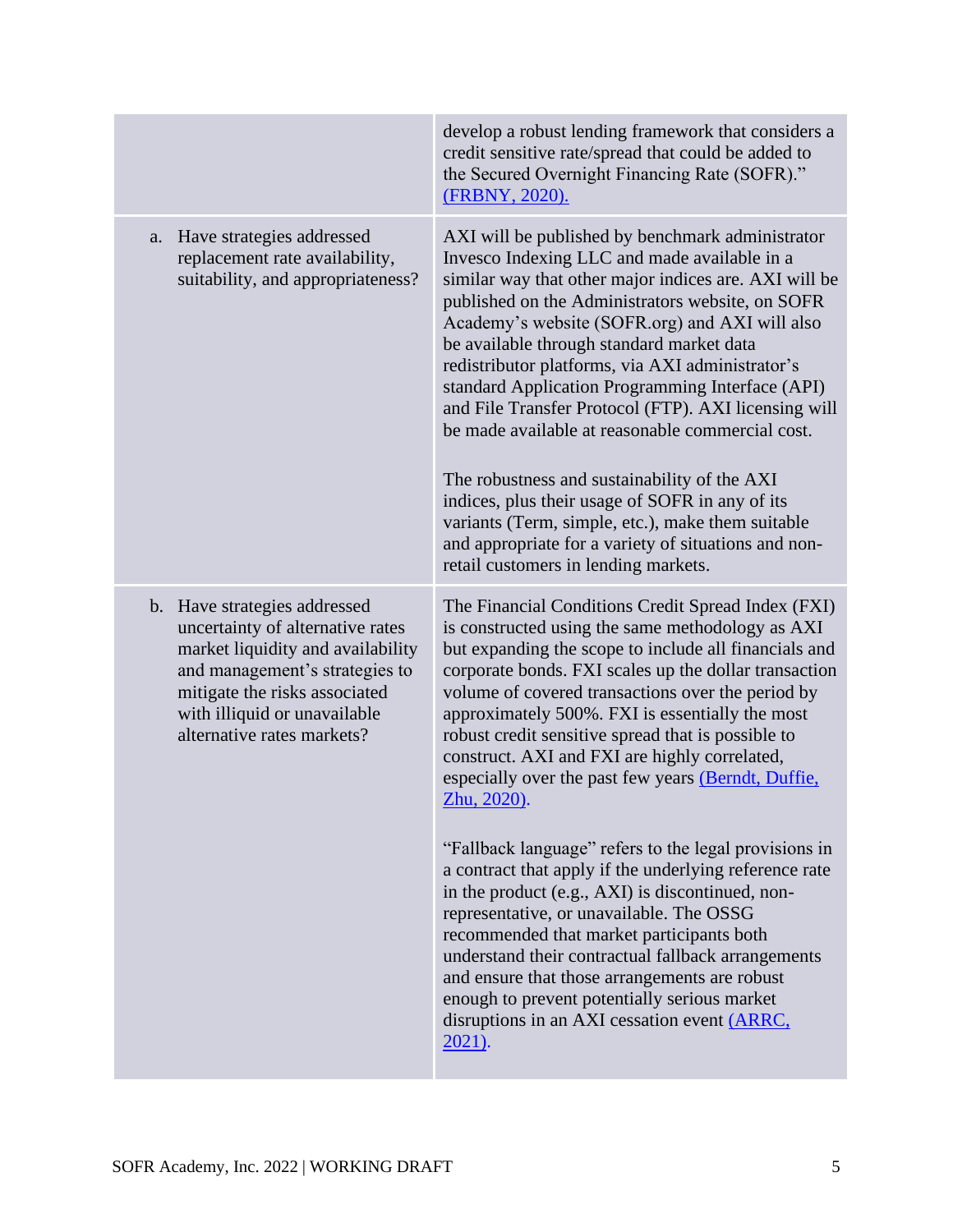|    |                                                                                                                                                                                                            | Fallback language pertaining to AXI is documented<br>in the draft Term $SOFR + AXI$ concept credit<br>agreement produced with permission from the<br>$LSTA - a copy of the document can be obtained$<br>here. Fallback language has been drafted by legal<br>counsel (a major American international law firm).<br>Market participants should consult their legal<br>advisers before using the documentation. |
|----|------------------------------------------------------------------------------------------------------------------------------------------------------------------------------------------------------------|---------------------------------------------------------------------------------------------------------------------------------------------------------------------------------------------------------------------------------------------------------------------------------------------------------------------------------------------------------------------------------------------------------------|
| 2. | Has management identified<br>appropriate replacement rates and<br>adjustment methodologies that do<br>not result in customer harm or<br>expose the bank to unwarranted<br>compliance and reputation risks? | Large banks no longer fund themselves at LIBOR in<br>the same way that they used to, and there are not<br>enough transactions with which to calculate LIBOR.<br>Over time, LIBOR "became more of an arbitrary<br>and sometimes self-interested announcement of<br>what banks simply wished to charge for funds"<br>(Quarles, 2021).                                                                           |
|    |                                                                                                                                                                                                            | Both AXI and FXI are highly correlated with bank<br>funding costs. In contrast to other replacement rate<br>proposals, neither AXI nor FXI are highly correlated<br>with LIBOR. This is because the primary input data<br>for AXI and FXI are the actual funding transactions<br>that tend to occur further out the yield curve.                                                                              |
|    |                                                                                                                                                                                                            | In times of market stress, the underlying volume of<br>transactions for LIBOR drop even further (School-<br>Latter, 2020). This would imply that the threshold<br>for satisfactorily explaining to customers and<br>regulators just cause for charging LIBOR-like rates<br>should be especially high.                                                                                                         |
|    | 3. If management has identified<br>replacement rates, can the bank's<br>systems accommodate the rates?                                                                                                     | Major loan systems providers have the functionality<br>to price loans off a base rate comprised of multiple<br>variable rates such as SOFR + AXI.                                                                                                                                                                                                                                                             |
|    |                                                                                                                                                                                                            | There has been some industry discussion around<br>including a bank funding spread in the overall<br>lending margin specific to a borrower <sup>5</sup> . We have<br>observed that American businesses feel that changes<br>to their respective margins are generally associated<br>with a credit event specific to that borrower, and that                                                                    |

<sup>5</sup> See *Solving the SOFR credit-spread problem: The path forward for leading banks*  <https://sofracademy.com/solving-the-sofr-credit-spread-problem-the-path-forward-for-leading-banks-2/>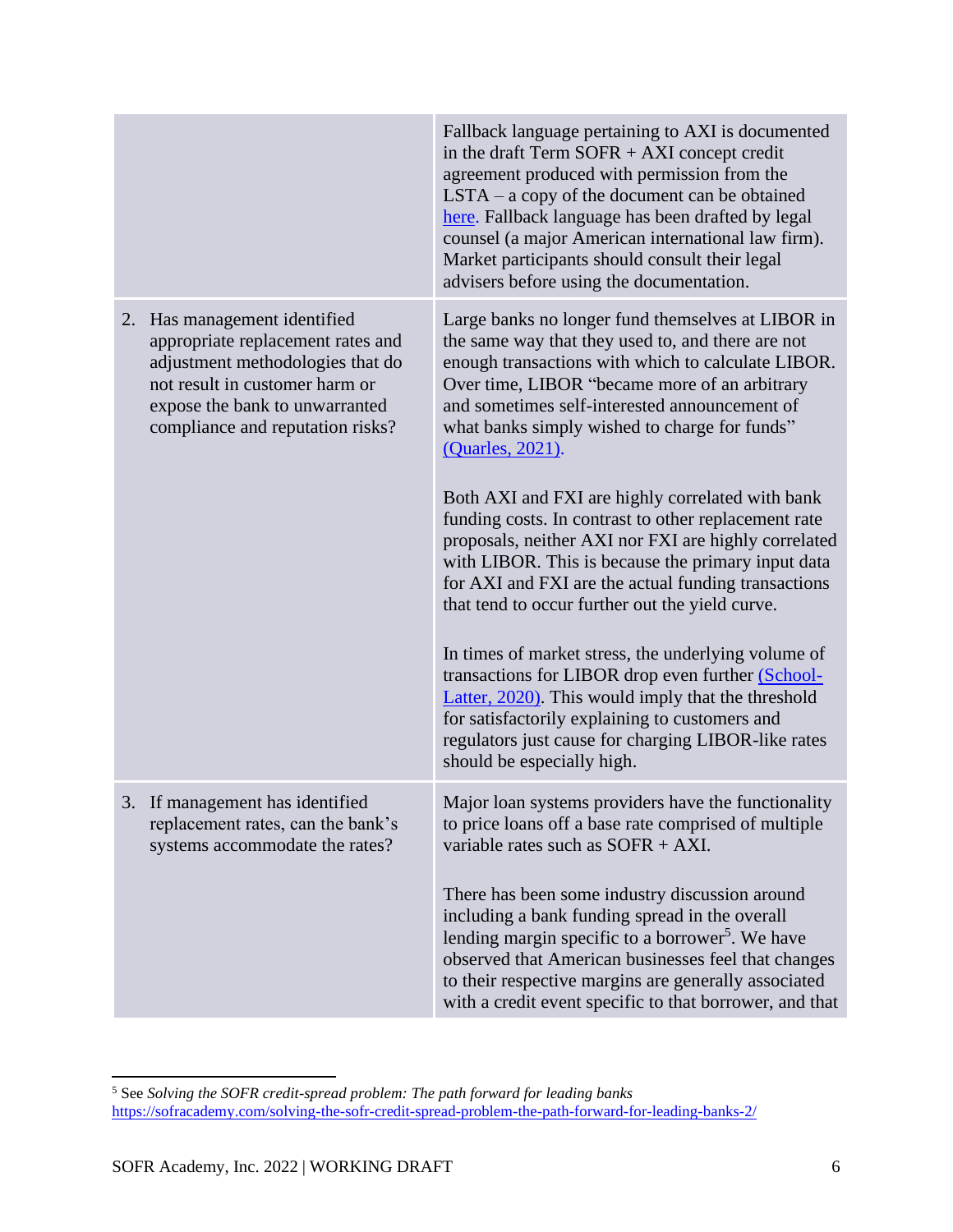|                                                                                                 | lending margins over a base rate benchmark reflect<br>their creditworthiness as a borrower.                                                                                                                                                                                                                                                                                                                                                                                                                              |
|-------------------------------------------------------------------------------------------------|--------------------------------------------------------------------------------------------------------------------------------------------------------------------------------------------------------------------------------------------------------------------------------------------------------------------------------------------------------------------------------------------------------------------------------------------------------------------------------------------------------------------------|
|                                                                                                 | Therefore, allowing lenders to reference a funding<br>margin produced by an independent third party that<br>is highly correlated with their funding costs may<br>enhance transparency and fairness for American<br>businesses including both the lender and the<br>borrower.                                                                                                                                                                                                                                             |
|                                                                                                 | In the event, that banks choose to include a variable<br>bank credit spread component to their floating-rate<br>loan terms in order to hedge changes in their funding<br>costs, AXI is a representative and robustly<br>determined credit spread index, which depends on a<br>broad set of debt issuances with maturities ranging<br>from short term to multiple years.                                                                                                                                                  |
| 4. Are the identified replacement rates<br>sufficiently robust? Consider in your<br>assessment: | AXI is robustly defined. This is because the primary<br>input data for AXI is the longer-term pool of bond<br>funding transactions that occur further out the yield<br>curve. Taking an across-the-curve approach<br>including short-term and long-term transactions<br>captures the maximum number of transactions.<br>Further, AXI automatically adapts to future changes<br>in bank funding composition <sup>6</sup> , thereby ensuring the<br>index retains it robustness and representativeness<br>throughout time. |
|                                                                                                 | Consistent with the original AXI academic paper, a<br>one-month observation period was selected for<br>commercial implementation AXI. Reliance on a<br>smaller daily sample would produce a more volatile<br>index with greater susceptibility to manipulation. A<br>bank's recent cost of funds is determined by the<br>yields of its recently issued stack of liabilities, most<br>of which are issued on a range of past dates (Berndt,<br>Duffie, Zhu, 2020).                                                        |
|                                                                                                 | Both AXI and FXI are variable credit spreads that<br>can be used in conjunction with SOFR, leveraging                                                                                                                                                                                                                                                                                                                                                                                                                    |

<sup>&</sup>lt;sup>6</sup> See Risk.net article: "Stanford's Duffie shakes up SOFR credit race with AXI index" <https://www.risk.net/derivatives/7661851/stanfords-duffie-shakes-up-sofr-credit-race-with-axi-index>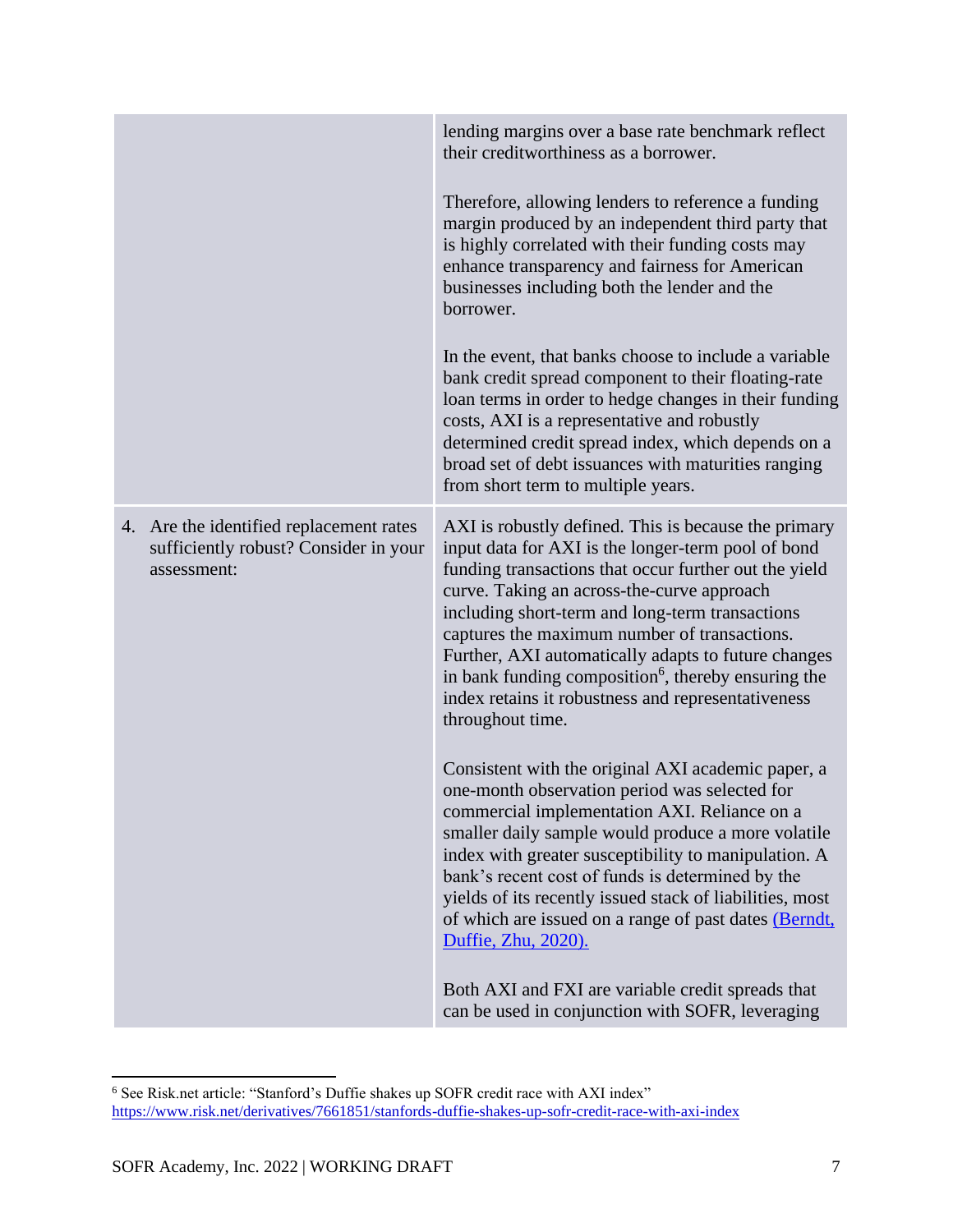|    |                                                                                                                                                           | the approximately \$1 trillion in daily transactions<br>volumes that underpin SOFR.                                                                                                                                                                                                                                                                                                                                               |
|----|-----------------------------------------------------------------------------------------------------------------------------------------------------------|-----------------------------------------------------------------------------------------------------------------------------------------------------------------------------------------------------------------------------------------------------------------------------------------------------------------------------------------------------------------------------------------------------------------------------------|
| a. | During a stress period, will the<br>rates reflect competitive forces<br>of supply and demand from a<br>sufficient number of arms-<br>length transactions? | In a September 2020 letter to U.S. regulators, a<br>group of regional banks stated: "We believe<br>inclusion of a credit risk premium is essential to<br>addressing the concerns outlined above and will<br>make the banking system and, in turn, the U.S.<br>economy more resilient during times of economic<br>stress and facilitate the transition of lending markets<br>from LIBOR."                                          |
|    |                                                                                                                                                           | Regulators have expressed concern with credit<br>sensitive rates that behave very similarly to LIBOR<br>and are based on the same short-term wholesale<br>bank funding markets as LIBOR (Wuerffel, 2021).<br>AXI does not behave similarly to LIBOR and the<br>primary input data are the actual bank funding<br>transactions that occur further out the yield curve.                                                             |
|    |                                                                                                                                                           | AXI does not necessarily correlate highly with<br>LIBOR. Taking into account a greater number of<br>transactions from across-the-curve ensures that AXI<br>reflects competitive forces of supply and demand<br>from a sufficient number of arms-length<br>transactions, even during times of stress. AXI is<br>constructed using a wide range of underlying<br>constituents and is not concentrated among a few<br>large dealers. |
|    | b. Can market participants<br>independently confirm the rates<br>published by the benchmark<br>administrator?                                             | The input data for AXI is obtained only from<br>publicly available sources. Therefore, markets<br>participants can independently source and confirm<br>the transactions and rates. The long end component<br>data comes from Financial Industry Regulatory<br>Authority (FINRA) Trade Reporting and<br>Compliance Engine (TRACE).                                                                                                 |
|    |                                                                                                                                                           | AXI's short end component in obtained from<br>Depository Trust & Clearing Corporation (DTCC)<br>Money Market Kinetics. This provides a single,<br>daily feed of anonymized CP and CD secondary<br>settlement transactions data. No proprietary data is                                                                                                                                                                            |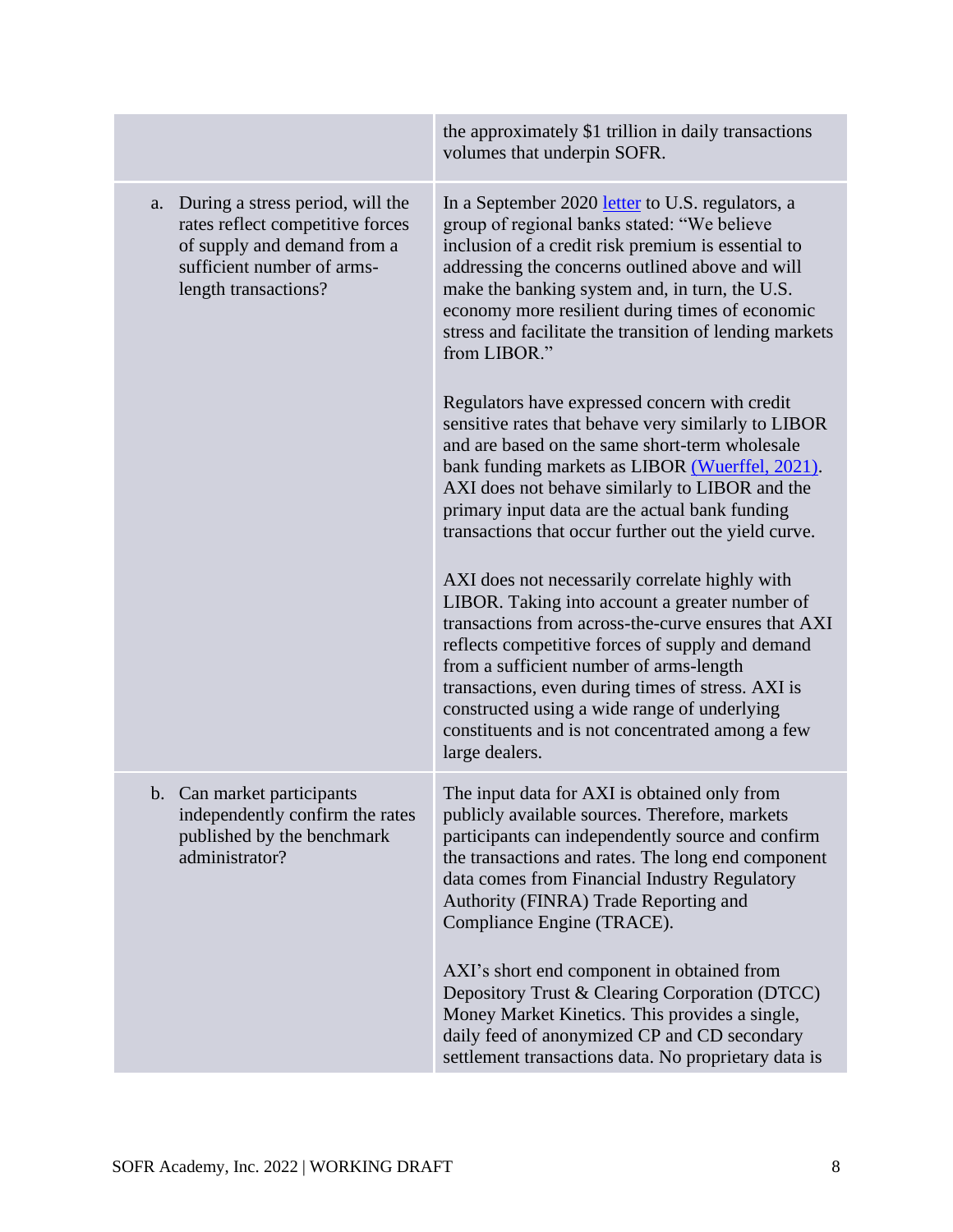|                                                                                                                                                                  | used in the construction of AXI or FXI (an<br>advantage of the index).                                                                                                                                                                                                                                                                                             |
|------------------------------------------------------------------------------------------------------------------------------------------------------------------|--------------------------------------------------------------------------------------------------------------------------------------------------------------------------------------------------------------------------------------------------------------------------------------------------------------------------------------------------------------------|
|                                                                                                                                                                  | The AXI White Paper details the construction<br>methodology available for free at SOFR.org (SOFR<br>Academy, 2021). The original academic paper in<br>which AXI was conceived is available at Stanford<br>Graduate School of Business (Berndt, Duffie, Zhu,<br>2020). Market participants can register to receive<br>updates on AXI at SOFR Academy's AXI webpage. |
| c. Is the market for financial<br>instruments that use the rate<br>deep and liquid enough to allow<br>the bank to easily manage the<br>market risk of assets and | Markets in all alternative rates including near risk-<br>free rates, credit sensitive rates, and credit sensitive<br>spreads, are still in their relative infancy and<br>associated markets are under development.                                                                                                                                                 |
| liabilities that use the rate?                                                                                                                                   | Conversations have commenced to include Rate<br>Options for AXI, variations of SOFR plus AXI. For<br>example, Average SOFRx, Simple Daily SOFRx,<br>Compound SOFR <sub>x</sub> , etc.                                                                                                                                                                              |
| d. Do the underlying data span at<br>least one full economic cycle?                                                                                              | <b>Enhanced Historical Corporate Bond Data is</b><br>available from FINRA TRACE inception (July 1,<br>2002). End of day files are made available by<br>approximately 7.15 PM ET but may arrive earlier <sup>7</sup> .                                                                                                                                              |
|                                                                                                                                                                  | DTCC Money Market Kinetics data is available<br>from November of 2014 and end of day file delivery<br>occurs at approximately 5:10 PM ET, containing all<br>transactions for the day <sup>8</sup> .                                                                                                                                                                |
|                                                                                                                                                                  | SOFR is calculated as a volume-weighted median of<br>transaction-level tri-party repo data collected from<br>the Bank of New York Mellon as well as GCF Repo<br>transaction data and data on bilateral Treasury repo<br>transactions cleared through FICC's DVP service,                                                                                           |
|                                                                                                                                                                  | which are obtained from DTCC Solutions LLC, an<br>affiliate of the Depository Trust & Clearing<br>Corporation. <sup>9</sup>                                                                                                                                                                                                                                        |

<sup>7</sup> <https://www.finra.org/filing-reporting/trace/content-licensing/end-day-file-layout-and-agreement>

<sup>8</sup> [https://www.dtcc.com/-/media/Files/Downloads/Data-](https://www.dtcc.com/-/media/Files/Downloads/Data-Services/dtccdata/Money_Market_Kinetics_Fact_Sheet_REV.pdf)

[Services/dtccdata/Money\\_Market\\_Kinetics\\_Fact\\_Sheet\\_REV.pdf](https://www.dtcc.com/-/media/Files/Downloads/Data-Services/dtccdata/Money_Market_Kinetics_Fact_Sheet_REV.pdf)

<sup>&</sup>lt;sup>9</sup> <https://www.newyorkfed.org/markets/reference-rates/sofr>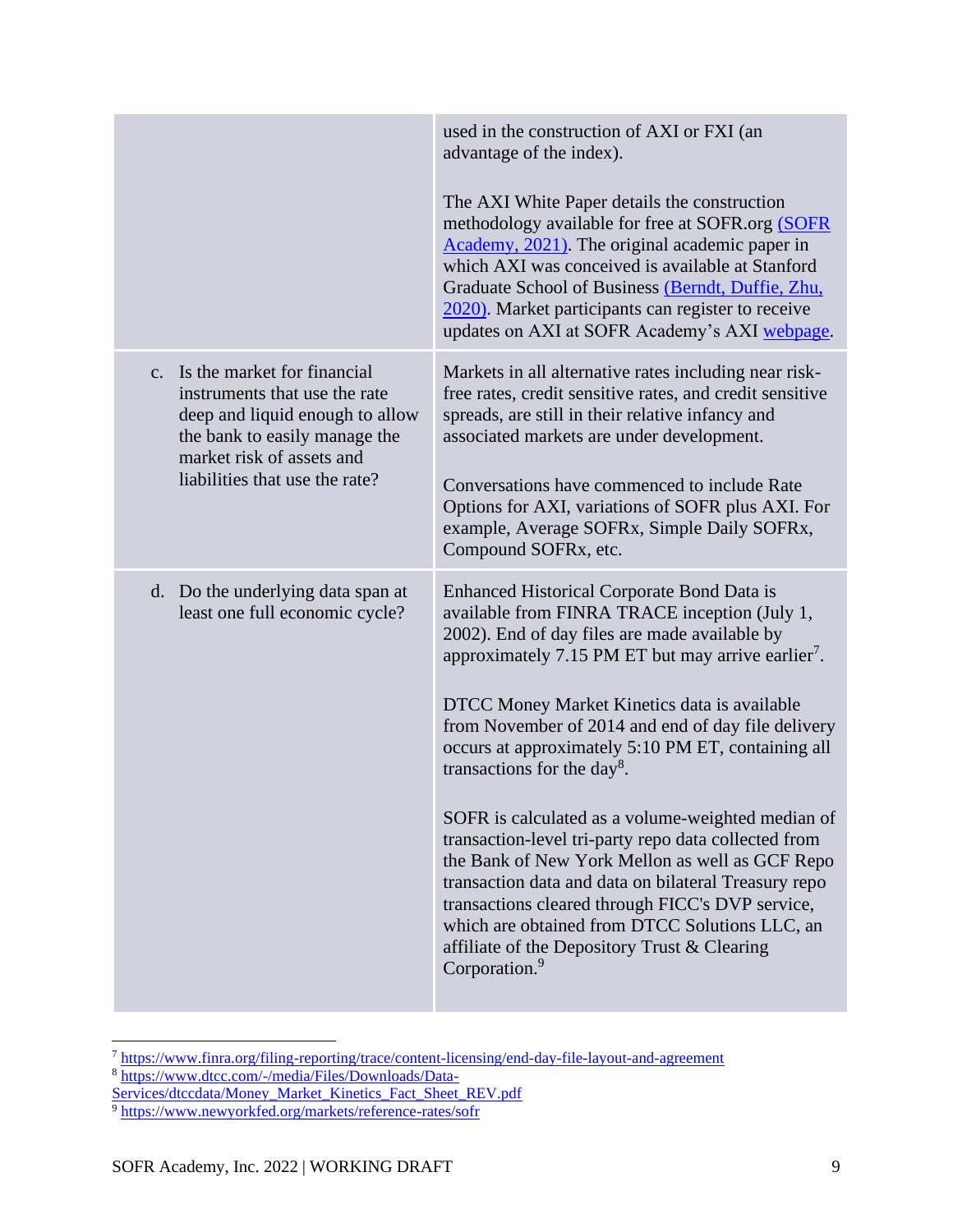|                                                                                                                           | The US government agency which acts as the<br>ultimate regulator of the US securities industry,<br>including FINRA and the DTCC, is the US<br>Securities and Exchange Commission (SEC).                                                                                                                                                                                                                                                                                        |
|---------------------------------------------------------------------------------------------------------------------------|--------------------------------------------------------------------------------------------------------------------------------------------------------------------------------------------------------------------------------------------------------------------------------------------------------------------------------------------------------------------------------------------------------------------------------------------------------------------------------|
| 5. Has management made available<br>sufficient education and training on<br>the Replacement Rate or Spread<br>adjustment? | SOFR Academy intends to make available a free<br>self-paced online learning course regarding AXI<br>hosted on SOFR Academy's Learning Management<br>Software (LMS) platform. Bank employees, clients,<br>counterparts and other stakeholders can enroll in the<br>course. To download the course overview please<br>click here. To pre-enroll in the course market<br>participants should email learn@SOFR.org and<br>include the number of learners and organization<br>name. |

# **AXI construction summary**

SOFR Academy supports the Secured Overnight Financing Rate (SOFR). Given that liquidity in many SOFR linked markets has now picked up, we believe that the time is now appropriate to introduce a robustly defined dynamic credit spread add-ons to SOFR, such as AXI. The index is a weighted average of the credit spreads of unsecured bank funding transactions with maturities out to five years, with weights that reflect both transactions volumes and issuance volumes.

AXI is calculated as a single number that is then scaled down to standard tenors, e.g., overnight, 1-month, 3-months, 6-months etc. AXI is then added to SOFR—for example, CME Term SOFR<sup>10</sup>, simple daily SOFR, SOFR compounded in arrears, or other SOFR variants—to form a credit-sensitive interest rate for loans, and eventually derivatives and other products.



Exhibit 3: AXI construction summary

<sup>&</sup>lt;sup>10</sup> A message from the CME: any prospective user of AXI that would intend to also use CME Term SOFR in developing an interest rate for Cash Market Financial Products or OTC Derivative Products would require a license with CME Group for use of CME Term SOFR